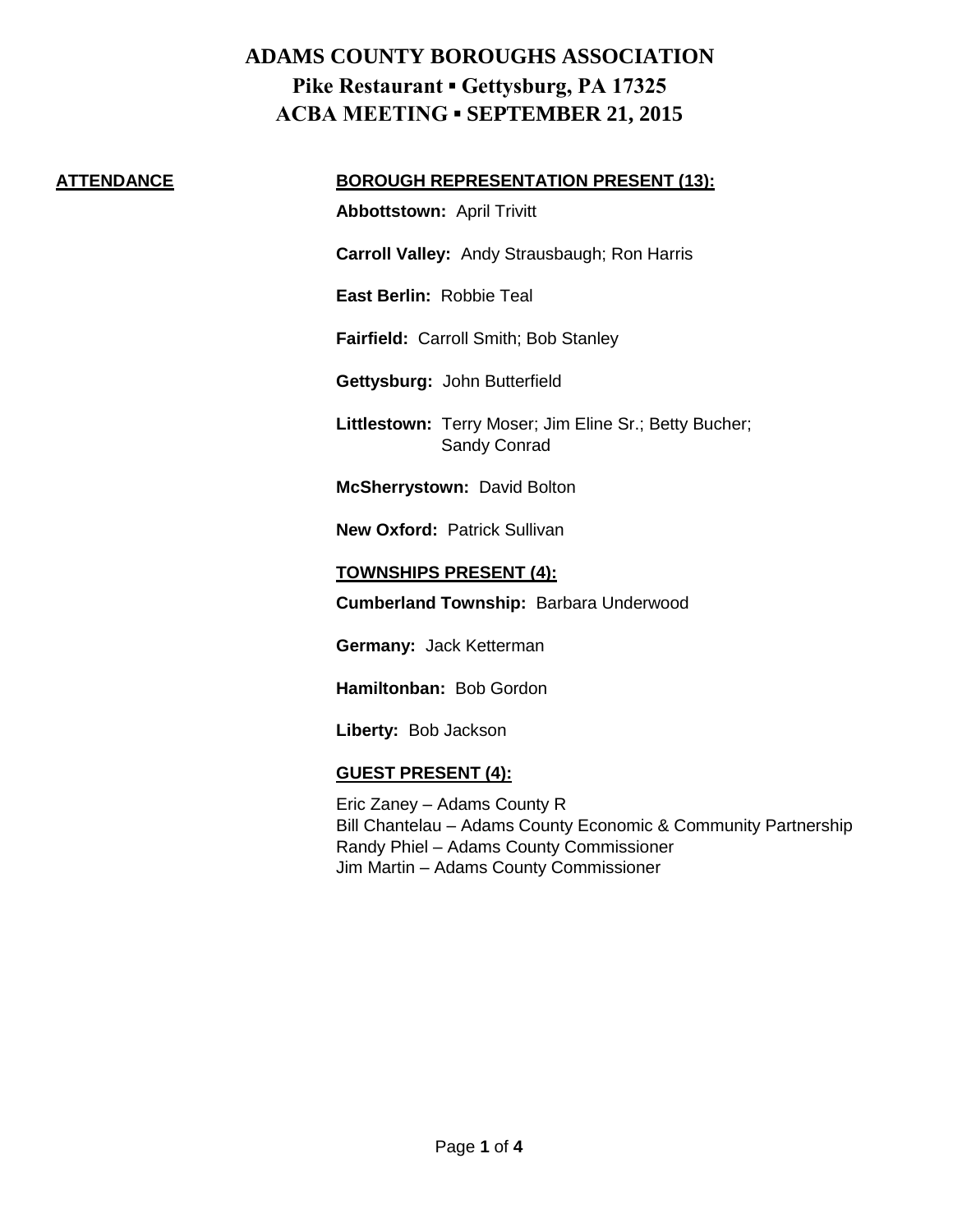| <b>CALL TO ORDER</b>                         | The Adams County Boroughs Association met in session and the meeting<br>was called to order at 6:15 p.m. by Ron Harris and the Pledge of<br>Allegiance was recited.          |
|----------------------------------------------|------------------------------------------------------------------------------------------------------------------------------------------------------------------------------|
| <b>ROUND TABLE</b>                           | Introductions were made by all in attendance.                                                                                                                                |
| <b>MINUTES</b>                               | The minutes from the last meeting were completed but copies were not<br>submitted to those in attendance. The minutes will be presented and<br>approved at the next meeting. |
| <b>FINANCIAL REPORT</b>                      |                                                                                                                                                                              |
| <b>TREASURER:</b><br><b>ANDY STRAUSBAUGH</b> | Treasurer, Andy Strausbaugh reported the following:                                                                                                                          |
|                                              | Balance as of June 15, 2015\$2,617.75                                                                                                                                        |
|                                              |                                                                                                                                                                              |
|                                              |                                                                                                                                                                              |
|                                              |                                                                                                                                                                              |
|                                              |                                                                                                                                                                              |
|                                              | Balance as of September 21, 2015\$2, 432.75                                                                                                                                  |
|                                              | A motion was made by Bob Stanley and seconded by Jim Eline to                                                                                                                |

**accept the Treasurers Report as read by Andy Strausbaugh. Motion adopted.**

### **COMMITTEE REPORTS**

### **PSAB COMMITTEES: DAVID BOLTON**

**PSAB EXECUTIVE COMMITTEE** There was an issue with the Chambersburg Fire Department regarding mutual aid agreements with surrounding unions. The Committee backed the Chambersburg Borough and filed an amicus brief in favor of their position.

**PSAB BOARD OF DIRECTORS** A resolution for Medicinal Cannabis has been written and distributed to all boroughs on record with PSAB. Over 50 Boroughs have confirmed adoption. Mr. Bolton will speak at several rallies and demonstrations across the stated on the subject.

### **RECESS**

| <b>DINNER BUFFET</b><br>A 40 minute recess was taken for dinner. |  |  |
|------------------------------------------------------------------|--|--|
|------------------------------------------------------------------|--|--|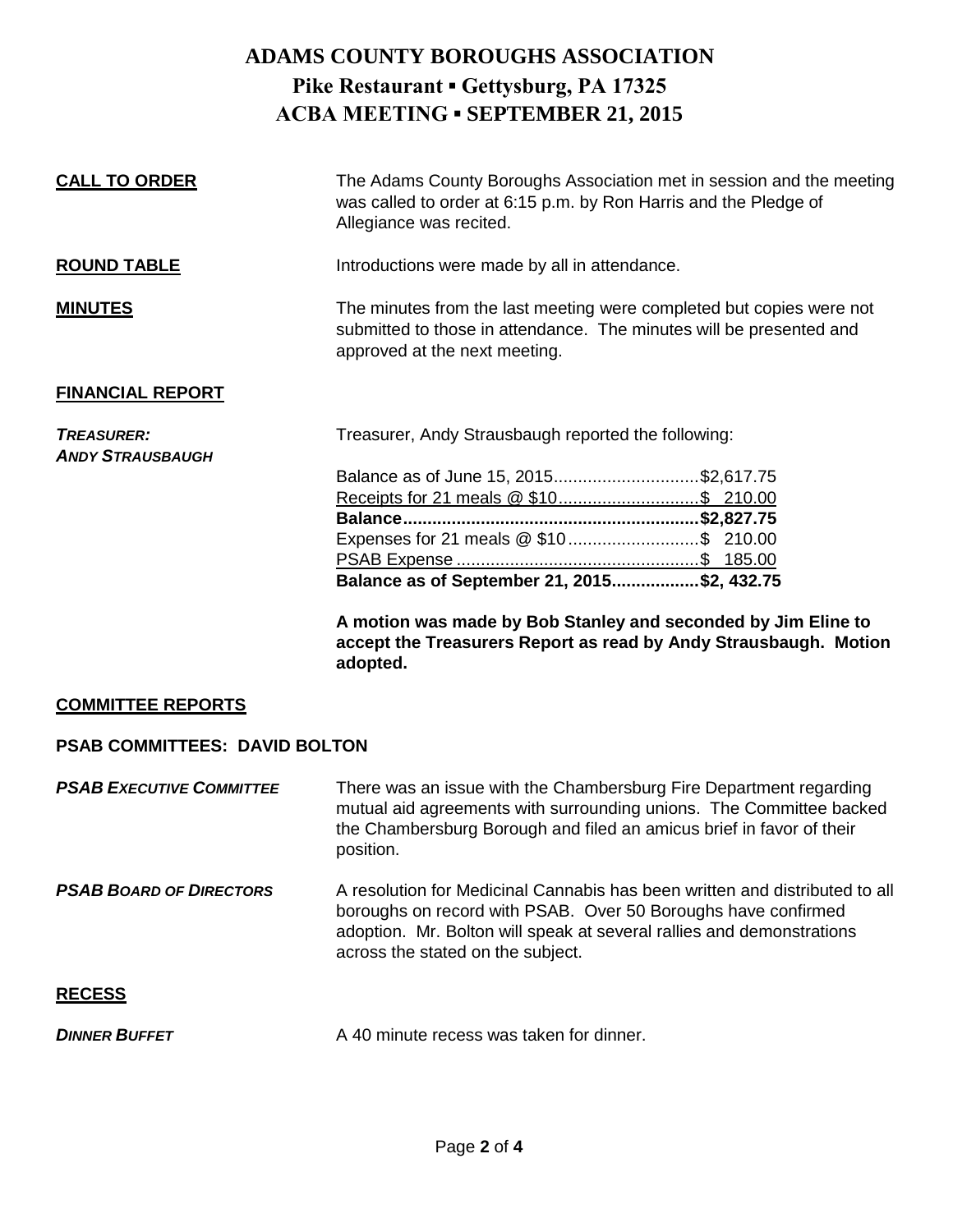## **ACBA COMMITTEE REPORTS**

| <b>ADAMS COUNTY LAND</b><br><b>CONSERVANCY</b> | Bill Chantelau reminded everyone of the Road Rally on October 17th.<br>The theme is "Year of the Pennsylvania Barn". Everyone is encouraged to<br>come out.                                                                                                                                                                                                                                                                                                                                                                                                                                                                                                                                                                 |
|------------------------------------------------|-----------------------------------------------------------------------------------------------------------------------------------------------------------------------------------------------------------------------------------------------------------------------------------------------------------------------------------------------------------------------------------------------------------------------------------------------------------------------------------------------------------------------------------------------------------------------------------------------------------------------------------------------------------------------------------------------------------------------------|
|                                                | Another easement was adopted which brings the total to 136.                                                                                                                                                                                                                                                                                                                                                                                                                                                                                                                                                                                                                                                                 |
| <b>RAPID BRIDGE REPLACEMENT</b>                | Ron Harris reported that bridges across Adams County will begin to be<br>replaced. He encouraged municipalities to review the schedule and to<br>contact PennDot if there is a bridge being replaced that would affect their<br>municipalities traffic, law enforcement and Emergency Services.                                                                                                                                                                                                                                                                                                                                                                                                                             |
| <b>RADIO NETWORK UPDATE</b>                    | Before the new system can be put in place over 2,200 grids needs to be<br>tested to assure at least 95% reception. The testing has begun and it is<br>anticipated that law enforcement will begin to use the new system on<br>October 20th.                                                                                                                                                                                                                                                                                                                                                                                                                                                                                 |
| <b>GUEST SPEAKER(S)</b>                        |                                                                                                                                                                                                                                                                                                                                                                                                                                                                                                                                                                                                                                                                                                                             |
| <b>ERIC ZANEY - AREMS</b>                      | Mr. Zaney is the Director of Operations for the Adams Regional<br>Emergency Medical Services, (AREMS). He has 30 years as a paramedic<br>and 25 years of combat medic.                                                                                                                                                                                                                                                                                                                                                                                                                                                                                                                                                      |
|                                                | AREMS was formed in March of 2015 and it was formed by merging the<br>EMS services of the Gettysburg Fire Department and United Hook and<br>Ladder. This service will provide both basic life support (BLS) and<br>advanced life support services (ALS) to over 15 municipalities in Adams<br>County, Pennsylvania.                                                                                                                                                                                                                                                                                                                                                                                                         |
|                                                | AREMS has about 50 employees with 80% of the staff residing in Adams<br>County. There operational budget is about 1 million dollars and there<br>main source of income is 3 <sup>rd</sup> party billing. AREMS does not received any<br>funds from Fire Tax.                                                                                                                                                                                                                                                                                                                                                                                                                                                                |
|                                                | The creation of AREMS came about when Wellspan Health announced in<br>November of 2013 that they would be discontinuing delivery of advanced<br>life support services. A county ALS/BLS steering committee was formed<br>in 2014 to study the emergency medical services in Adams County.<br>Hanover Hospital had planned on continuing ALS service the eastern half<br>of the county therefore this escalated talk between the Gettysburg Fire<br>Department and United Hook and Ladder. The main focus was to<br>continue to provide BLS care and also to provide ALS service to the areas<br>that were not covered by Hanover Hospital and that were affected by<br>Wellspans decision to no longer provide ALS service. |